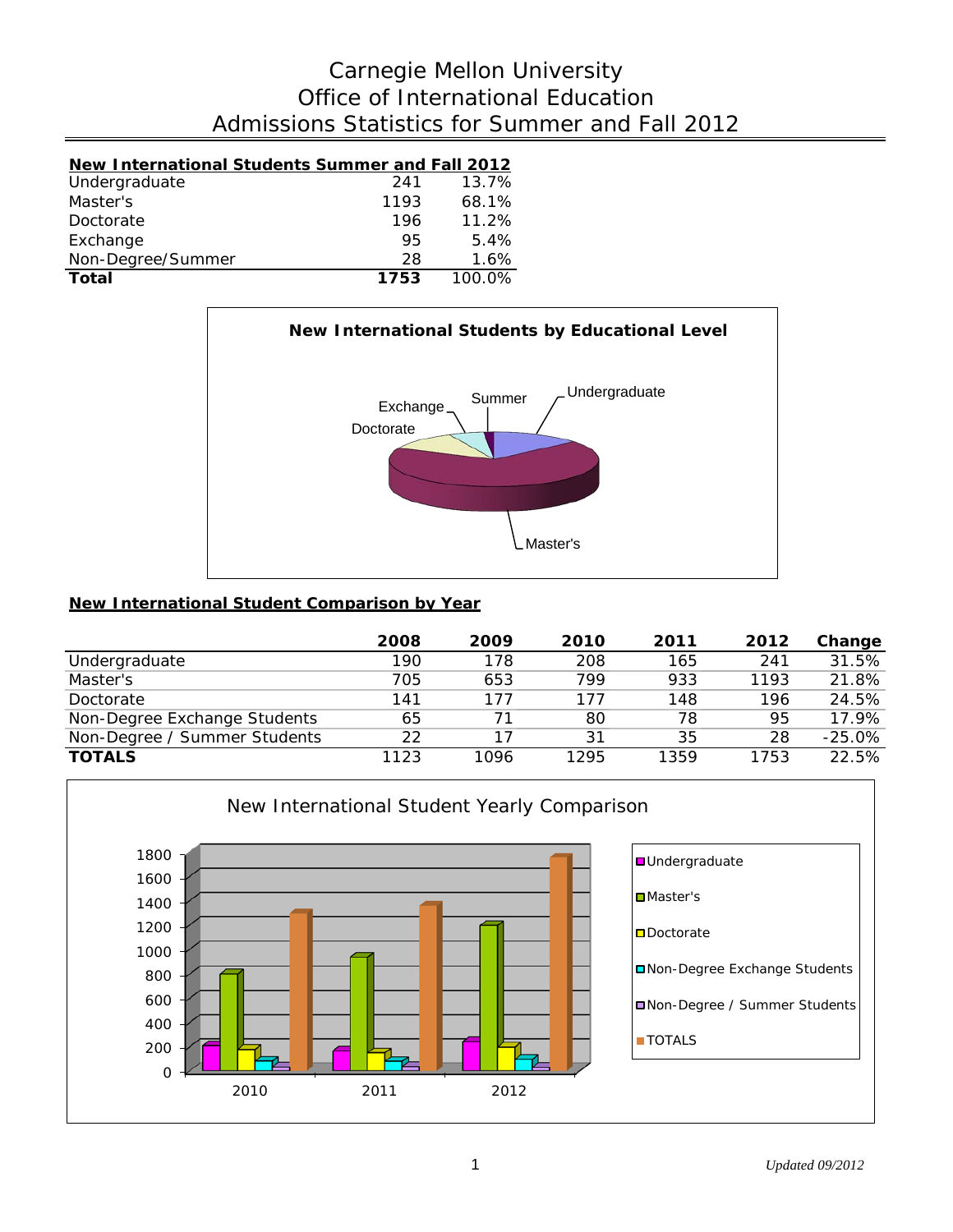# Admissions Statistics for Summer and Fall 2012 Office of International Education Carnegie Mellon University

| New International Students by Region |           |          |           |          |        |       |  |  |  |
|--------------------------------------|-----------|----------|-----------|----------|--------|-------|--|--|--|
|                                      | Undergrad | Master's | Doctorate | Exchange | Summer | Total |  |  |  |
| Africa                               |           | 13       |           |          |        | 23    |  |  |  |
| Asia                                 | 208       | 1065     | 127       | 20       | 18     | 1438  |  |  |  |
| Europe                               | 12        | 55       | 45        | 28       |        | 142   |  |  |  |
| Latin America                        |           | 23       | 6         |          |        | 32    |  |  |  |
| Middle East                          | 5         | 10       |           | 36       |        | 58    |  |  |  |
| North America                        | 10        | 25       | 8         |          |        | 51    |  |  |  |
| Oceania                              |           |          |           |          |        |       |  |  |  |
| <b>Stateless</b>                     |           |          |           |          |        |       |  |  |  |
| <b>Total</b>                         | 241       | 1193     | 196       | 95       | 28     | 1753  |  |  |  |



### **Primary Sources of Funding**

|                            |       |          |           |          | Non-Degree/ |       |  |
|----------------------------|-------|----------|-----------|----------|-------------|-------|--|
|                            | Ugrad | Master's | Doctorate | Exchange | Summer      | Total |  |
| Current/Future Employer    |       |          |           |          |             |       |  |
| Home Govt or University    | 14    | 30       |           | 20       |             |       |  |
| Personal & Family Funds    | 223   | 1108     | 18        | 69       | フフ          | 1440  |  |
| Private Sponsor            |       | 40       |           |          |             | 55    |  |
| U.S. College or University |       | 15       | 165       |          |             | 180   |  |
| <b>Totals</b>              | 241   | 1193     | 196       | 95       | 28          | 1753  |  |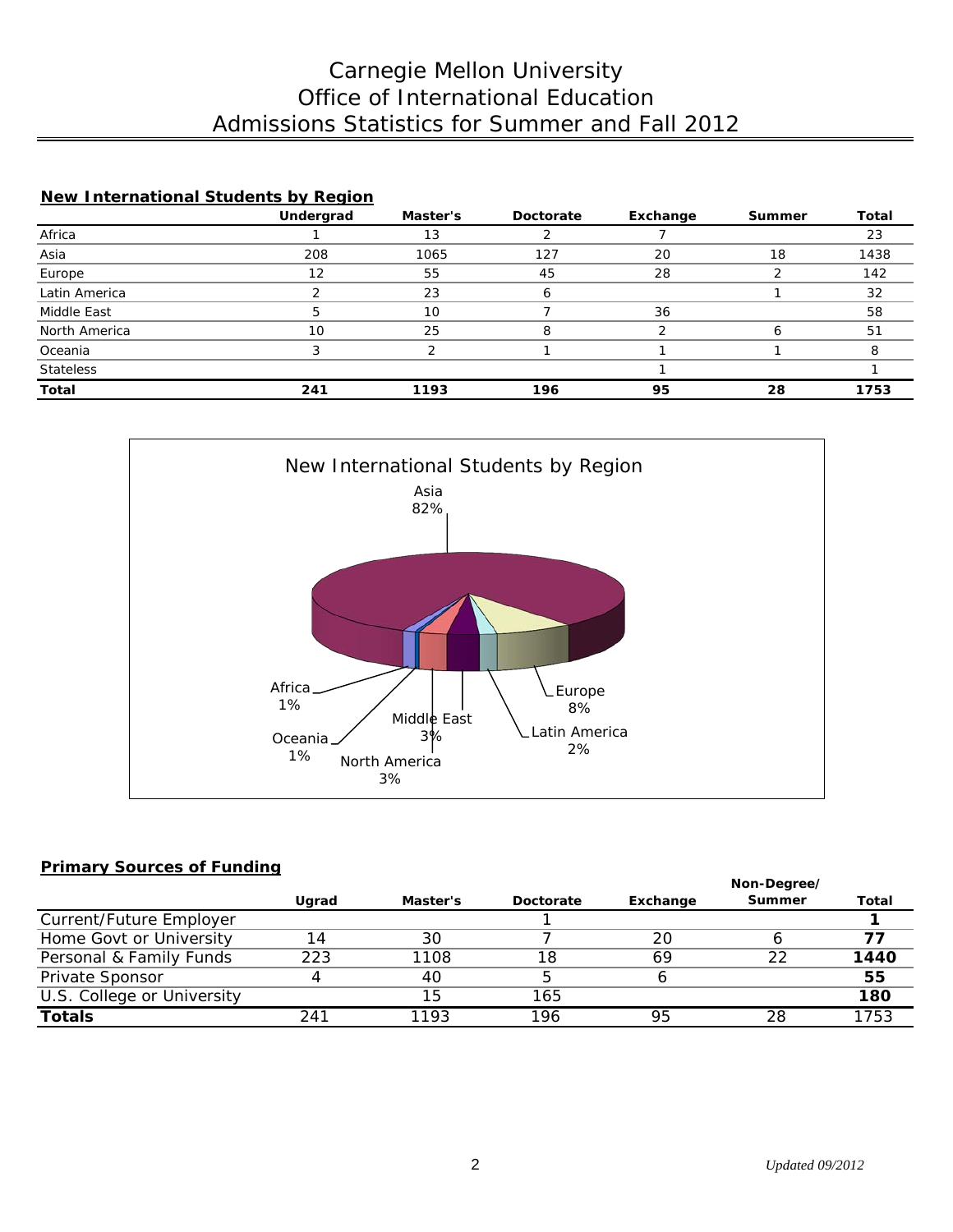# Carnegie Mellon University Office of International Education Admissions Statistics for Summer and Fall 2012

## **New International Students by Country of Citizenship**

|                    |                 |                |                 |                              | Non-Degree/       |                         |
|--------------------|-----------------|----------------|-----------------|------------------------------|-------------------|-------------------------|
| Country            | Ugrad           | Master's       | Doctorate       | Exchange                     | Summer            | <b>Total</b>            |
| Algeria            |                 |                |                 | $\overline{2}$               |                   | $\overline{2}$          |
| Argentina          |                 |                | 1               |                              |                   | 1                       |
| Australia          | 3               | 1              | $\mathbf{1}$    |                              | $\mathbf{1}$      | 6                       |
| Austria            |                 | $\overline{3}$ |                 |                              |                   | $\overline{\mathbf{3}}$ |
| Azerbaijan         |                 |                |                 | $\mathbf{1}$                 |                   | 1                       |
| Bahrain            |                 |                |                 | $\mathbf{1}$                 |                   | 1                       |
| Bangladesh         |                 | $\overline{2}$ |                 |                              |                   | $\overline{\mathbf{2}}$ |
| Belarus            |                 | $\mathbf{1}$   |                 |                              |                   | 1                       |
| Belgium            |                 | $\mathbf{1}$   |                 |                              |                   | 1                       |
| Benin              |                 | 1              |                 |                              |                   | 1                       |
| Brazil             |                 | $\mathbf{1}$   | 3               |                              |                   | 4                       |
| Brunei             |                 | $\mathbf{1}$   |                 |                              |                   | 1                       |
| Bulgeria           |                 | 1              |                 |                              |                   | $\mathbf{1}$            |
| Burundi            |                 | $\mathbf{1}$   |                 |                              |                   | $\mathbf 1$             |
| Canada             | 10              | 16             | $\overline{8}$  | 1                            | 4                 | 39                      |
| Chile              |                 | $\overline{2}$ |                 |                              |                   | $\overline{\mathbf{2}}$ |
| China              | 69              | 583            | 67              | $\overline{4}$               | 8                 | 731                     |
| Colombia           |                 | 6              | 1               |                              |                   | 7                       |
| Costa Rica         | $\mathbf{1}$    | $\mathbf{1}$   |                 |                              |                   | $\overline{2}$          |
| Cyprus             |                 |                | 1               |                              |                   | 1                       |
| Denmark            |                 | 1              | $\overline{2}$  |                              |                   | 3                       |
| Egypt              |                 | $\mathbf{1}$   |                 | $\mathbf{1}$                 |                   | $\overline{\mathbf{2}}$ |
| France             |                 | 5              | 1               | 3                            |                   | 9                       |
| Germany            |                 | 3              | 3               | 7                            |                   | 13                      |
| Ghana              |                 | $\mathbf{1}$   |                 |                              |                   | $\mathbf{1}$            |
| Greece             | $\mathbf{1}$    | $\overline{2}$ | $\overline{2}$  |                              |                   | $\overline{5}$          |
| Guatemala          |                 | $\sqrt{2}$     |                 |                              |                   | $\mathbf{2}$            |
| Honduras           |                 | 1              |                 |                              |                   | 1                       |
|                    | $\overline{2}$  | 3              |                 |                              |                   | 6                       |
| Hong Kong<br>India | 34              | 369            | $\overline{26}$ | 8                            | 1<br>$\mathbf{1}$ | 438                     |
| Indonesia          |                 | 3              | 1               |                              | $\mathbf{1}$      | 5                       |
|                    |                 | 4              | $\overline{4}$  |                              |                   | 8                       |
| Iran               |                 |                |                 |                              |                   |                         |
| Iraq               |                 |                |                 | $\sqrt{2}$<br>$\overline{2}$ |                   | $\mathbf 2$             |
| Israel             |                 | $\overline{2}$ |                 | $\overline{3}$               |                   | $\overline{2}$          |
| Italy              |                 |                | 6               |                              |                   | $11$                    |
| Japan              |                 | 10             | 3               |                              | $\overline{2}$    | 15                      |
| Jordan             |                 | $\mathbf{1}$   |                 | 3                            |                   | $\overline{\mathbf{4}}$ |
| Kazakhstan         | $\mathbf{1}$    | $\overline{2}$ | 1               |                              |                   | $\overline{\mathbf{4}}$ |
| Kenya              |                 | $\overline{4}$ |                 |                              |                   | 4                       |
| Korea, South       | $\overline{70}$ | 33             | 16              |                              | 3                 | $\overline{122}$        |
| Kuwait             | $\mathbf{1}$    |                |                 |                              |                   | 1                       |
| Lebanon            |                 | 1              | 1               | $\overline{2}$               |                   | 4                       |
| Malaysia           | $\overline{5}$  | $\overline{3}$ | $\overline{c}$  |                              |                   | <u> 10</u>              |
| Mauritius          |                 | $\overline{1}$ |                 | $\overline{1}$               |                   | $\overline{2}$          |
| Mexico             |                 | $\overline{9}$ |                 | $\mathbf{1}$                 | $\overline{2}$    | $\overline{12}$         |
| Moldova            |                 |                | 1               |                              |                   | $\mathbf{1}$            |
| Mongolia           |                 |                |                 | $\overline{1}$               |                   | $\overline{\mathbf{1}}$ |
| Morocco            |                 |                |                 | $\mathbf{1}$                 |                   | $\overline{\mathbf{1}}$ |
| Nepal              |                 |                | 1               |                              |                   | $\mathbf{1}$            |
| Netherlands        | $\overline{1}$  |                |                 | $\mathbf{1}$                 |                   | $\overline{2}$          |
| New Zealand        |                 | $\mathbf{1}$   |                 | $\mathbf{1}$                 |                   | $\overline{2}$          |
| Nigeria            | $\overline{1}$  | $\overline{3}$ |                 |                              |                   | $\overline{\mathbf{4}}$ |
| Oman               |                 |                | 1               | $\overline{1}$               |                   | $\overline{2}$          |
| Pakistan           | $\overline{4}$  | $\overline{2}$ |                 | $\overline{3}$               |                   | $\overline{9}$          |
| Panama             |                 | $\overline{2}$ |                 |                              |                   | $\overline{2}$          |
| Peru               |                 | $\overline{5}$ |                 |                              |                   | $\overline{5}$          |
| Philippines        | $\overline{1}$  | $\overline{2}$ |                 |                              |                   | $\overline{\mathbf{3}}$ |
| Poland             |                 | $\mathbf{1}$   | $\overline{1}$  |                              |                   | $\overline{2}$          |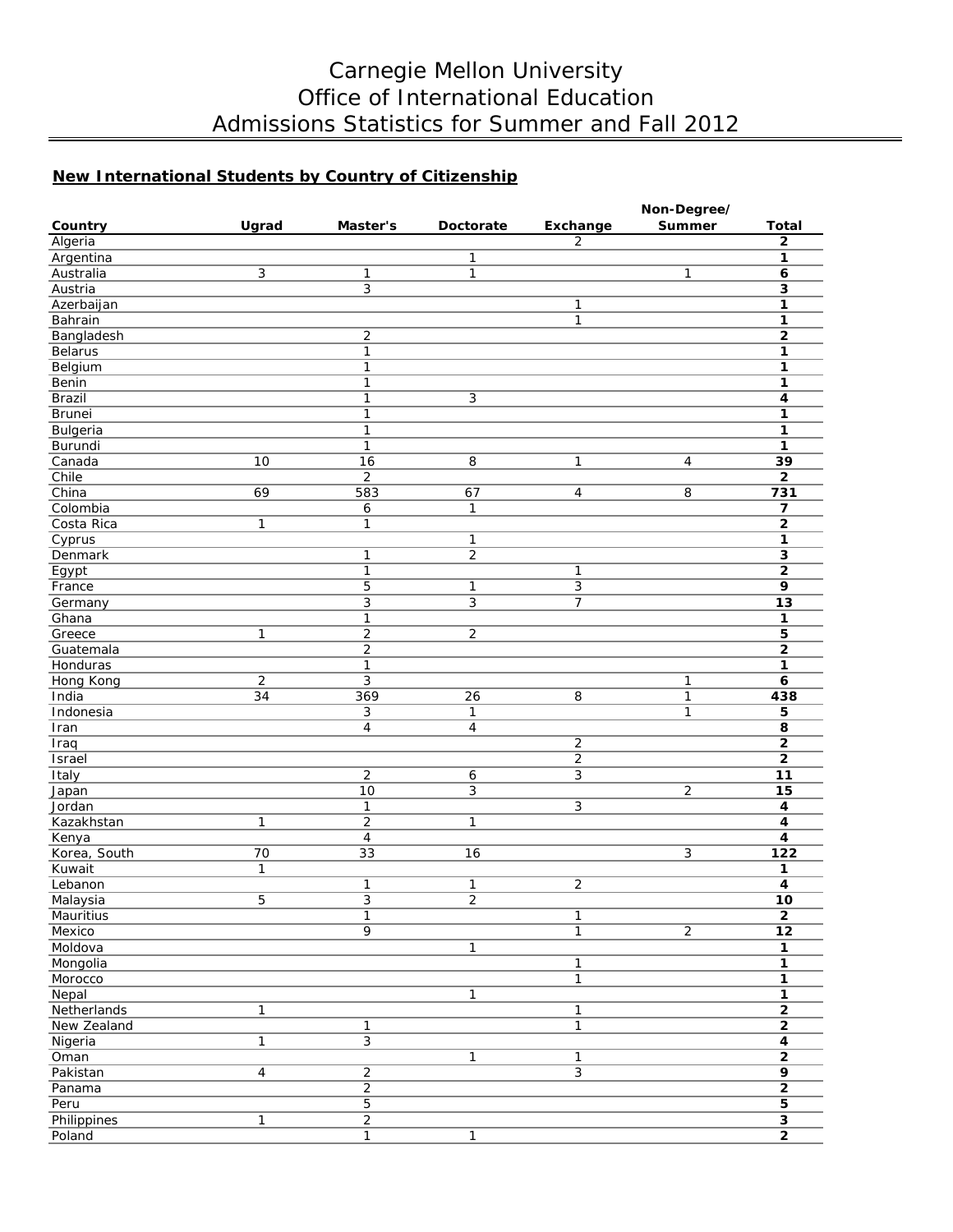|                             |                  |                |                  |          | Non-Degree/     |              |
|-----------------------------|------------------|----------------|------------------|----------|-----------------|--------------|
| Country                     | Ugrad            | Master's       | <b>Doctorate</b> | Exchange | Summer          | <b>Total</b> |
| Portugal                    |                  |                | 8                |          |                 | 10           |
| Qatar                       |                  | 1              |                  | 18       |                 | 19           |
| Romania                     |                  | 1              | 3                | 2        |                 | 6            |
| Russia                      |                  | 3              | 3                |          |                 | 6            |
| Saudi Arabia                |                  | 1              | 1                |          |                 | 2            |
| Serbia                      |                  | 1              |                  |          |                 | 1            |
| Singapore                   | 24               | 9              | 2                | 6        | 1               | 42           |
| Slovenia                    | 1                |                |                  |          |                 |              |
| Spain                       | 1                | 1              | 1                |          |                 | 3            |
| Sri Lanka                   |                  |                | 1                |          |                 |              |
| <b>Stateless</b>            |                  |                |                  | 1        |                 | 1            |
| Sudan                       |                  |                |                  | 2        |                 | 2            |
| Switzerland                 |                  | 12             | 1                | 9        |                 | 22           |
| Syria                       |                  |                |                  | 2        |                 | 2            |
| Taiwan                      |                  | 32             | 5                | 1        |                 | 38           |
| Thailand                    | 1                | 11             | 1                |          |                 | 13           |
| Trinidad & Tobago           | 1                |                |                  |          |                 | 1            |
| Turkey                      | 4                | 14             | 10               | 1        | 2               | 31           |
| Uganda                      |                  |                | 1                |          |                 | 1            |
| <b>United Arab Emirates</b> |                  |                |                  | 1        |                 | 1            |
| <b>United Kingdom</b>       | 4                | $\overline{2}$ | 2                |          |                 | 8            |
| Uzbekistan                  |                  | $\mathbf{1}$   |                  |          |                 | 1            |
| Venezuela                   |                  | 3              | 1                |          | 1               | 5            |
| Vietnam                     | 1                | 1              |                  |          | 1               | 3            |
| Yemen                       |                  |                |                  | 1        |                 |              |
| Zimbabwe                    |                  | $\mathbf{1}$   | 2                |          |                 | 3            |
| <b>Total</b>                | $\overline{241}$ | 1193           | $\overline{196}$ | 95       | $\overline{28}$ | 1753         |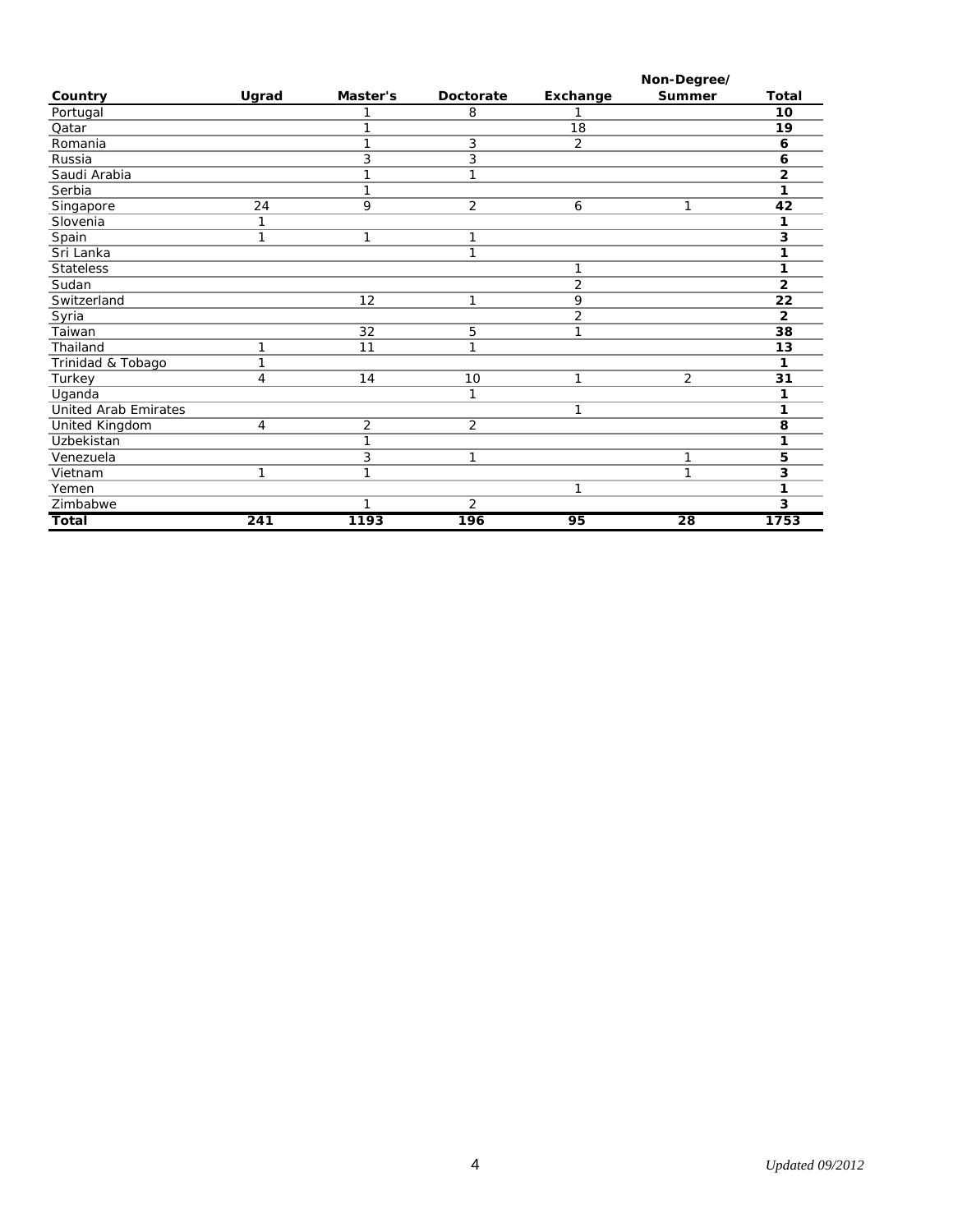# Carnegie Mellon University Office of International Education Admissions Statistics for Summer and Fall 2012

## **Colleges and Departments**

|                                                  |                |          |           |          | Non-    |
|--------------------------------------------------|----------------|----------|-----------|----------|---------|
|                                                  |                |          |           |          | Degree/ |
| <b>CFA</b>                                       | Ugrad          | Master's | Doctorate | Exchange | Summer  |
| Architecture                                     | 11             |          |           | 2        |         |
| Architecture-Engineering-Construction Management |                | 11       |           |          |         |
| Art                                              | $\overline{2}$ | 2        |           |          |         |
| <b>Building Performance and Diagnostics</b>      |                | 2        | 4         |          |         |
| Collaborative Piano                              |                |          |           |          | 1       |
| Communication Planning & Information Design      |                | 4        |           |          |         |
| Computational Design                             |                |          |           |          |         |
| Conducting                                       |                |          |           |          |         |
| Costume Design                                   |                |          |           |          |         |
| Design                                           | 6              |          |           | 2        |         |
| <b>Interaction Design</b>                        |                | 4        |           |          |         |
| Lighting Design                                  |                |          |           |          |         |
| Music and Technology                             |                | 4        |           |          |         |
| Music Certificate                                |                |          |           |          | 4       |
| <b>Music Composition</b>                         |                |          |           |          |         |
| <b>Music Education</b>                           |                | 3        |           |          |         |
| Music Performance                                |                | 5        |           |          | 1       |
| Stage Management                                 |                |          |           |          |         |
| Sustainable Design                               |                |          |           |          |         |
| Tangible Interaction Design                      |                | 2        |           |          |         |
| Urban Design                                     |                | 4        |           |          |         |
| Total                                            | 19             | 55       |           | 5        | 6       |

|                                                    |       |          |           |                | Non-          |
|----------------------------------------------------|-------|----------|-----------|----------------|---------------|
|                                                    |       |          |           |                | Degree/       |
| <b>CIT</b>                                         | Ugrad | Master's | Doctorate | Exchange       | <b>Summer</b> |
| <b>Biomedical Engineering</b>                      |       | 20       |           |                |               |
| Chemical Engineering                               | 2     | 43       |           | 6              |               |
| Civil and Environmental Engineering                |       | 79       |           | $\overline{2}$ |               |
| Colloids, Polymers, and Surfaces                   |       | 2        |           |                |               |
| Computational Design and Manufacturing             |       | 3        |           |                |               |
| Electrical and Computer Engineering                | 3     | 45       | 46        |                |               |
| Energy Science, Technology and Policy              |       | 15       |           |                |               |
| Engineering and Public Policy                      |       |          | 9         |                |               |
| <b>General CIT</b>                                 | 73    |          |           |                |               |
| <b>Information Networking</b>                      |       | 50       |           |                |               |
| Information Security Technology and Management     |       | 20       |           |                |               |
| Information Systems (Technology Track)             |       |          |           |                |               |
| <b>Information Technology</b>                      |       | 32       |           |                |               |
| Materials Science and Engineering                  |       | 13       | 12        |                |               |
| Mechanical Engineering                             |       | 52       | 9         | 2              |               |
| Silicon Valley - Electrical & Computer Engineering |       | 3        | 2         |                |               |
| Silicon Valley - Software Engineering              |       | 18       |           |                |               |
| Silicon Valley - Software Management               |       | 9        |           |                |               |
| Total                                              | 80    | 405      | 93        | 12             | $\Omega$      |

| <b>Heinz College</b>                       | Master's | Doctorate | Exchange | Non-<br>Degree/<br><b>Summer</b> |
|--------------------------------------------|----------|-----------|----------|----------------------------------|
| Arts Management                            | 16       |           |          |                                  |
| Biotechnology Management                   |          |           |          |                                  |
| Entertainment Industry Management          |          |           |          |                                  |
| Health Care Policy and Management          |          |           |          |                                  |
| Information Security Policy and Management | 14       |           |          |                                  |
| <b>Information Systems Management</b>      | 180      |           |          |                                  |
| Public Management                          |          |           |          |                                  |
| Public Policy and Management               | 24       |           |          |                                  |
| Total                                      | 257      |           | 10       |                                  |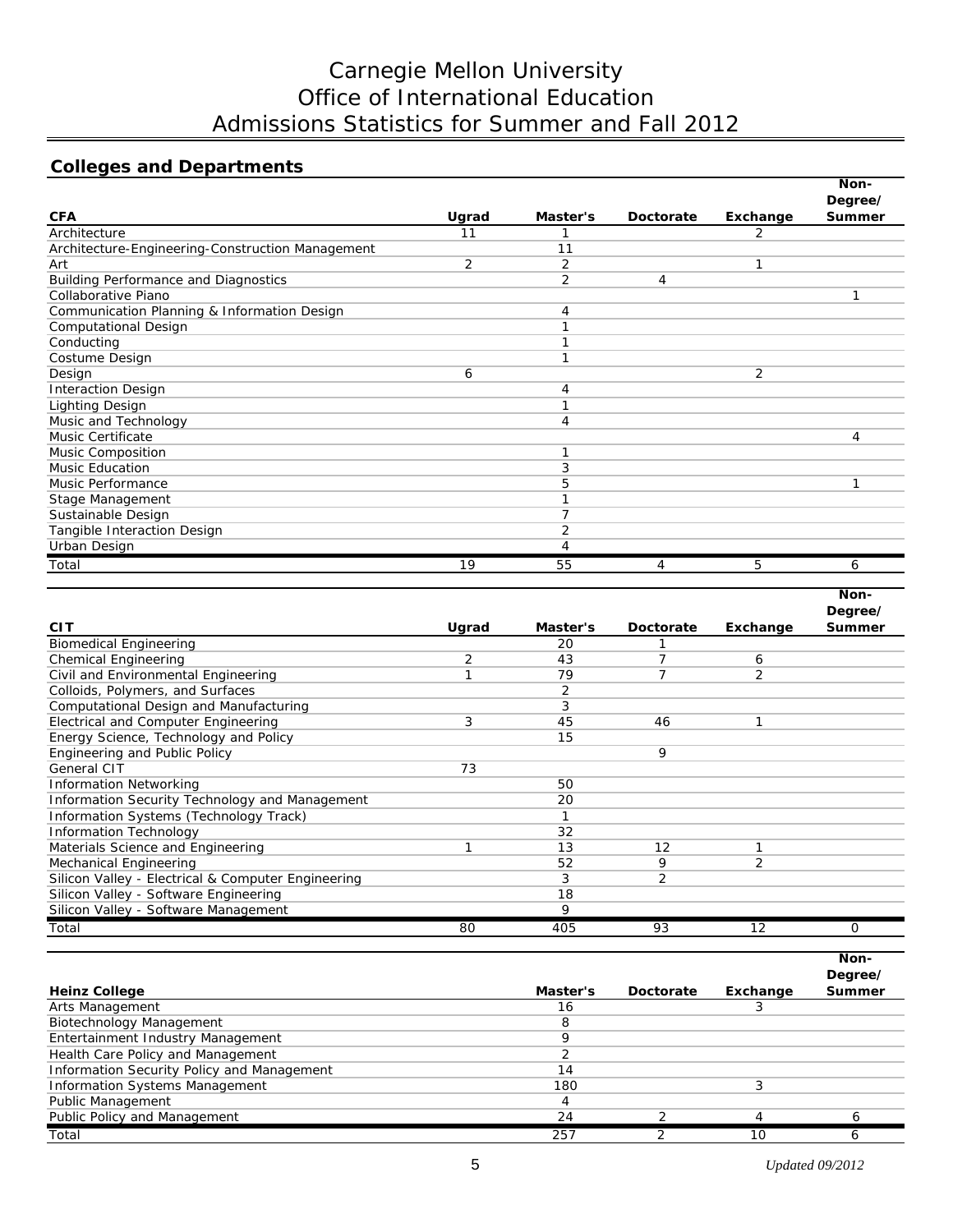# **Colleges and Departments (continued)**

|                                                  |                 |                |                |                | Non-<br>Degree/ |
|--------------------------------------------------|-----------------|----------------|----------------|----------------|-----------------|
| <b>Dietrich College</b>                          | Ugrad           | Master's       | Doctorate      | Exchange       | Summer          |
| Applied Second Language Acquisition              |                 | 3              |                |                |                 |
| <b>Behavioral Decision Research</b>              |                 |                | 1              |                |                 |
| Economics                                        | 1               |                |                |                |                 |
| English                                          |                 | $\mathbf{1}$   |                | 2              |                 |
| <b>General HSS</b>                               | 40              |                |                |                |                 |
| Humanities                                       |                 |                |                | 2              |                 |
| <b>Information Systems</b>                       | 5               |                |                |                |                 |
| Logic, Computation, and Methodology              |                 |                | 1              |                |                 |
| Modern Languages                                 | 1               |                |                |                |                 |
| Professional Writing                             |                 | 2              |                |                |                 |
| Rhetoric                                         |                 | $\mathbf{1}$   |                |                |                 |
| Second Language Acquisition                      |                 |                | 2              |                |                 |
| <b>Statistical Practice</b>                      |                 | 15             |                |                |                 |
| <b>Statistics</b>                                |                 |                | 5              |                |                 |
| Total                                            | 47              | 22             | 9              | 4              | 0               |
|                                                  |                 |                |                |                | Non-            |
|                                                  |                 |                |                |                | Degree/         |
| <b>MCS</b>                                       | Ugrad           | Master's       | Doctorate      | Exchange       | Summer          |
| <b>Biological Sciences</b>                       | 1               |                | 6              | 1              |                 |
| Chemistry                                        |                 |                | 9              |                |                 |
| <b>Computational Biology</b>                     |                 | 12             |                |                |                 |
| <b>General MCS</b>                               | 38              |                |                |                |                 |
| <b>Mathematical Sciences</b>                     | $\overline{2}$  |                | $\overline{4}$ | 1              |                 |
| Physics                                          | 1               |                | 9              | 1              |                 |
| Total                                            | 42              | 12             | 28             | 3              | 0               |
|                                                  |                 |                |                |                |                 |
|                                                  |                 |                |                |                | Non-            |
|                                                  |                 |                |                |                | Degree/         |
| <b>SCS</b>                                       | Ugrad           | Master's       | Doctorate      | Exchange       | Summer          |
| Biotechnology Innovation and Computation         |                 | 14             |                |                |                 |
| <b>Computational Biology</b>                     |                 |                | 3              |                |                 |
| Computer Science                                 | 23              | 8              | 21             | 8              |                 |
| Human-Computer Interaction                       |                 | 14             | 2              |                |                 |
| Information Technology (eBusiness Technology)    |                 | 63             |                |                |                 |
| Information Technology (Very Large Info Systems) |                 | 25             |                |                |                 |
| Language and Information Technologies            |                 |                | 8              |                |                 |
| Language Technologies                            |                 | 24             |                |                |                 |
| Machine Learning                                 |                 |                | $\overline{2}$ |                |                 |
| Robotics                                         |                 | 37             | 8              |                |                 |
| Software Engineering                             |                 | 44             | 4              |                |                 |
| Total                                            | $\overline{23}$ | 229            | 48             | 8              | 0               |
|                                                  |                 |                |                |                | Non-            |
|                                                  |                 |                |                |                | Degree/         |
| <b>Tepper</b>                                    | Ugrad           | Master's       | Doctorate      | Exchange       | <b>Summer</b>   |
| Asset and Wealth Management                      |                 | 15             |                |                |                 |
| <b>Business Administration</b>                   | 22              | $\mathbf{1}$   |                | $\overline{2}$ |                 |
| <b>Computational Finance</b>                     |                 | 69             |                |                |                 |
| <b>Industrial Administration</b>                 |                 | 65             | 12             |                |                 |
| International Wealth Management                  |                 | 3              |                |                |                 |
| Total                                            | 22              | 153            | 12             |                | 0               |
|                                                  |                 |                |                | 2              |                 |
|                                                  |                 |                |                |                | Non-            |
|                                                  |                 |                |                |                | Degree/         |
| <b>CMU</b>                                       | Ugrad           | Master's       | Doctorate      | Exchange       | Summer          |
| Entertainment Technology                         |                 | 53             |                |                |                 |
| Integrated Product Development                   |                 | $\overline{7}$ |                |                |                 |
| Pre-College                                      |                 |                |                |                | 16              |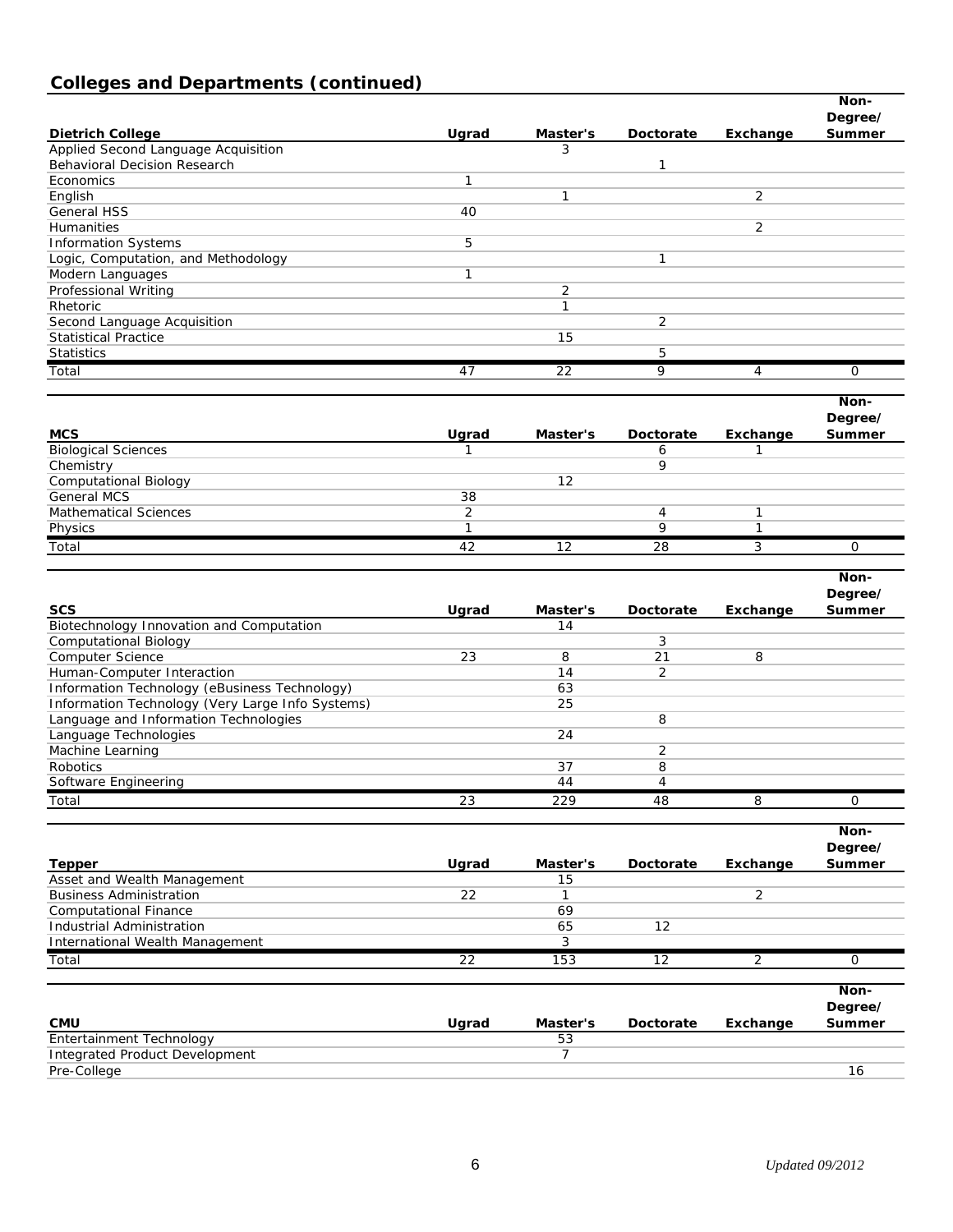## **Colleges and Departments (continued)**

|                                      |       |          |           |          | Non-<br>Degree/ |
|--------------------------------------|-------|----------|-----------|----------|-----------------|
| CMU (cont.)                          | Ugrad | Master's | Doctorate | Exchange | Summer          |
| <b>Qatar Biological Sciences</b>     |       |          |           |          |                 |
| <b>Qatar Business Administration</b> |       |          |           | 28       |                 |
| <b>Qatar Computer Science</b>        |       |          |           | 10       |                 |
| <b>Qatar Information Systems</b>     |       |          |           | 10       |                 |
| Science and Humanities Scholars      |       |          |           |          |                 |
| Total                                |       | 60       |           | 51       | 16              |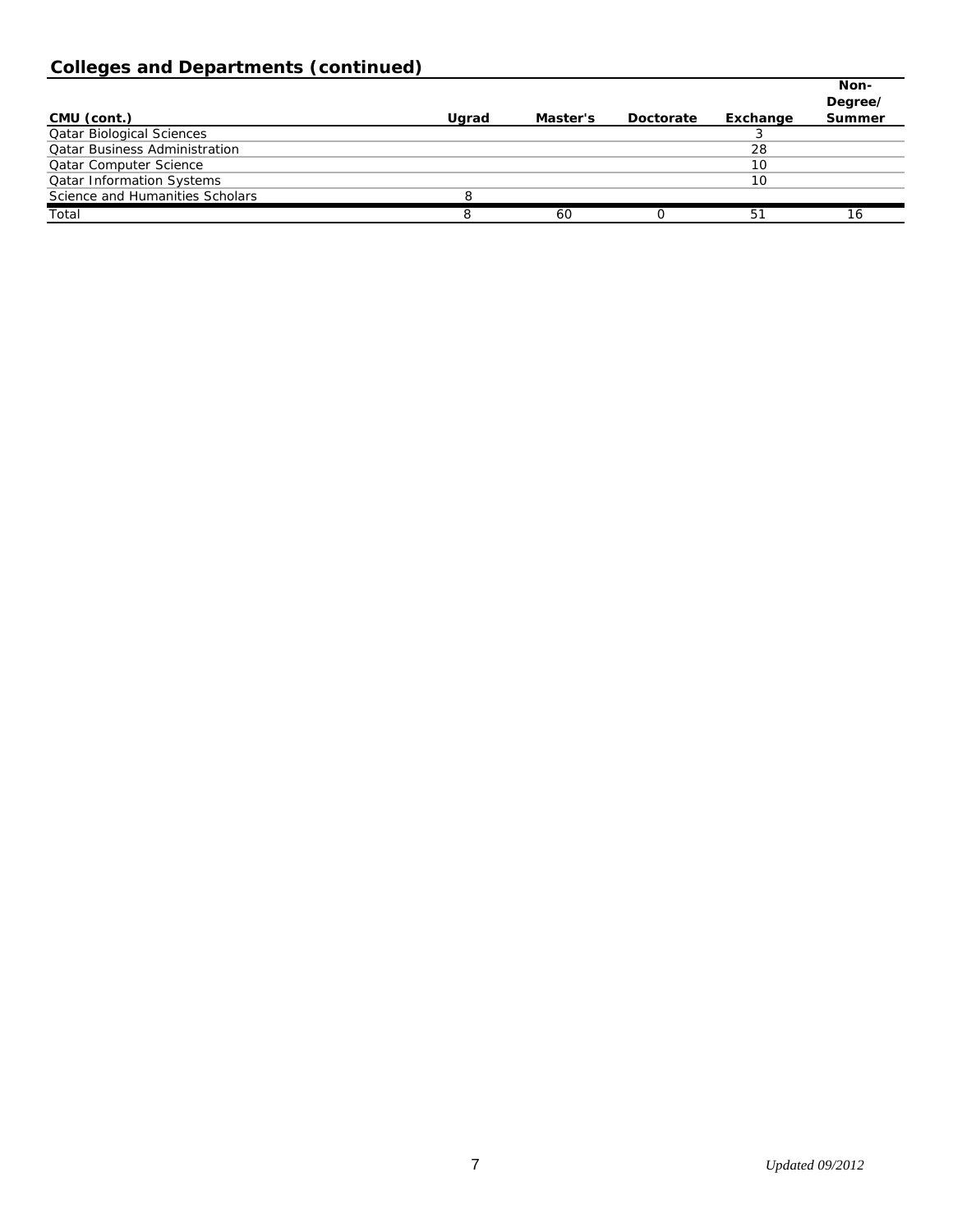## Carnegie Mellon University Office of International Education Admissions Statistics for Summer and Fall 2012

#### **New Undergraduate Students New Master's Students**

- 
- 
- 
- 
- 

Top 5 Home Countries Top 5 Home Countries Top 5 Home Countries<br>
1. South Korea (70) 1. China (583)

- 1. South Korea (70) 1. China (583) 2. China (593) 2. China (593) 2. China (593) 2. China (593) 2. China (599)
- 2. China (69)<br>3. India (34)
- 
- 4. Singapore (24) 4. Taiwan (32)
- 5. Canada (10)

- 1. Electrical and Computer Engineering (46) 1. Qatar Business Administration (28)<br>2. Computer Science (21) 2. Qatar Computer Science (10)
- 
- 
- 3. Materials Science & Engineering (12) 4. Chemistry (9)
- 
- 4. Engineering & Public Policy (9)
- 4. Mechanical Engineering (9)

- 
- 
- 3. South Korea (16) 3. India (8)
- 4. Turkey (10)
- 5. Canada (8) 5. Singapore (6)
- 5. Portugal (8)

#### **All New International Students**

Top 5 Programs

- 1. Information Systems Management (183)
- 2. Electrical and Computer Engineering (95)
- 3. Civil & Environmental Engineering (89)
- 4. Industrial Administration (77)
- 5. General CIT (73)

Top 5 Countries

- 1. China (731)
- 2. India (438)
- 3. South Korea (122)
- 4. Singapore (42)
- 5. Canada (39)

Top 5 Programs Top 5 Programs Top 5 Programs Top 5 Programs Top 5 Programs Top 5 Programs Top 5 Programs Top 5 Programs Top 5 Programs Top 5 Programs Top 5 Programs Top 5 Programs Top 5 Programs Top 5 Programs Top 5 Progra

- 1. Information Systems Management (180)
- 2. General HSS (40) <br>
2. Civil and Environmental Engineering (79)<br>
3. Computational Finance (69)
- 3. General MCS (38) 3. Computational Finance (69)<br>4. Computer Science (23) 3. Computational Finance (69)<br>4. Industrial Administration (6!
- 4. Computer Science (23) <br>
5. Business Administration (22) <br>
5. Information Technology (eBus
	- 5. Information Technology (eBusiness Technology

- 
- 
- 3. South Korea (33)<br>4. Taiwan (32)
- 
- 

#### **New Doctoral Students New Exchange Students**

Top 5 Programs Top 5 Programs Top 5 Programs Top 5 Programs Top 5 Programs Top 5 Programs Top 5 Programs Top 5 Programs Top 5 Programs Top 5 Programs Top 5 Programs Top 5 Programs Top 5 Programs Top 5 Programs Top 5 Progra

- 
- 2. Computer Science (21) 2. Qatar Computer Science (10)
	- 2. Qatar Information Systems (10) 3. Computer Science (8)
	-
	- 4. Chemical Engineering (6)

Top 5 Countries Top 5 Countries Top 5 Countries Top 5 Countries Top 5 Countries Top 5 Countries Top 5 Countries Top 5 Countries Top 5 Countries Top 5 Countries Top 5 Countries Top 5 Countries Top 5 Countries Top 5 Countrie

- 1. China (67) 1. China (67) 1. Qatar (18) 2. India (26) 2. India (26) 2. Switzerland
	- 2. Switzerland (9)
	-
	-